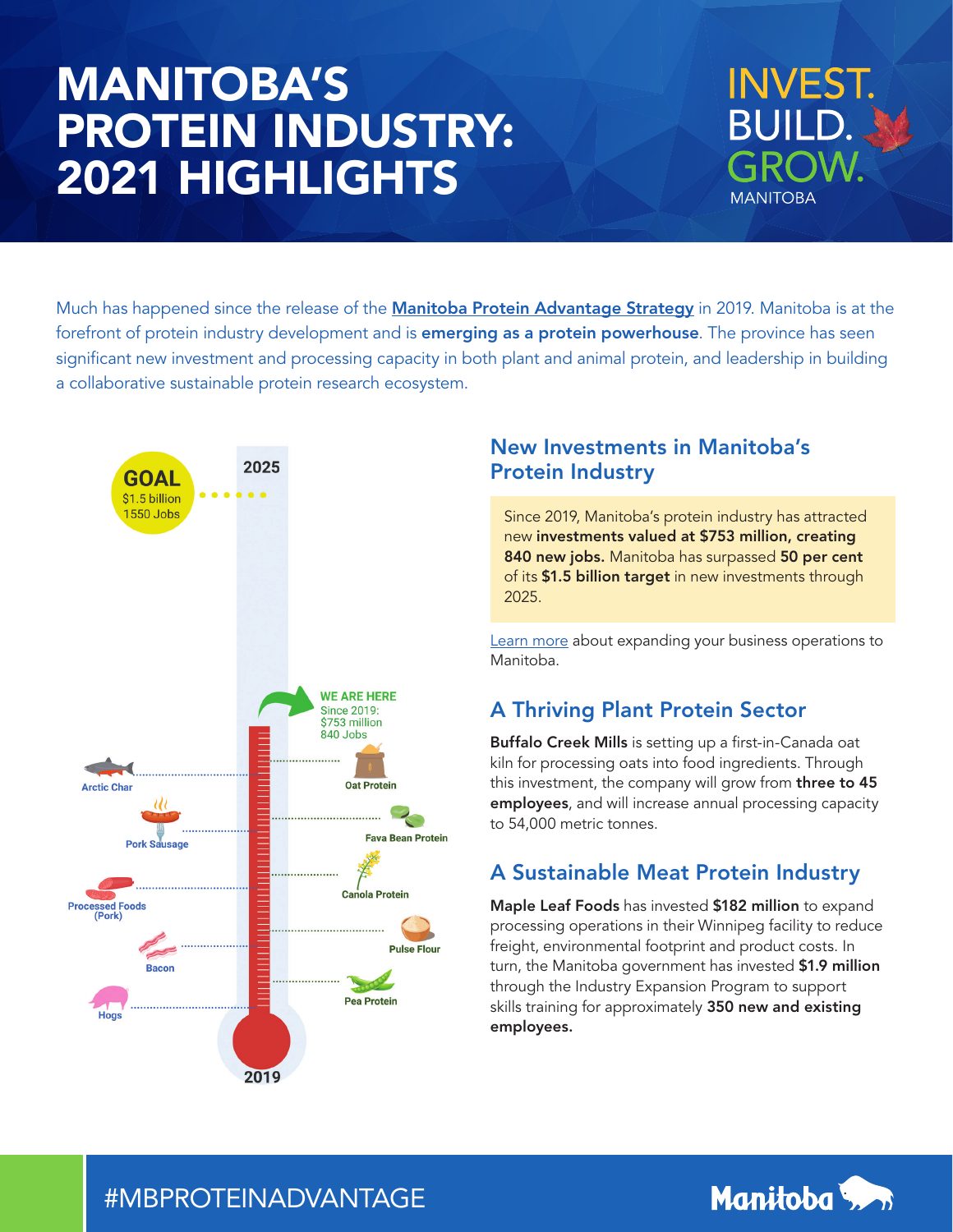#### Sustainable Protein Innovation

Manitoba-based Farmer's Edge has announced a large scale, \$17 million pilot together with OPI Systems, TrustBix, and Protein Industries Canada. This project will enhance benchmarking and traceability of grain grown on Manitoba, leading to greater environmental benefits that address climate change mitigation and adaptation, improving the sustainability of Manitoba's agri-food sector.

# The Manitoba Protein Advantage Strategy: Project ASPIRE

The government appointed [Manitoba Protein Consortium](https://www.manitoba.ca/agriculture/protein/pubs/43780-cs-protein-summit-letter.pdf) championed a global dialogue from June 2020 to March 2021 with 85 stakeholders and working with a Strategic Advisory Body of 17 industry leaders from Canada (Manitoba, Ontario and Saskatchewan), the Netherlands and Bulgaria to create an action plan for the Manitoba [Protein Advantage Strategy](https://www.gov.mb.ca/agriculture/protein/sustainability/index.html). Now, the Manitoba Protein Consortium is collaborating with the Strategic Advisory Body to transition the action plan to implementation. The industry-led implementation of the action plan is called [Project ASPIRE: Accelerating Sustainable](https://www.manitoba.ca/agriculture/protein/pubs/43780-ce-why-project-aspire.pdf)  [Protein Impact Results.](https://www.manitoba.ca/agriculture/protein/pubs/43780-ce-why-project-aspire.pdf)

#### Ten pillars to position Manitoba as a global leader in sustainable protein

- 1. Measurement, Monitoring and Verification
- 2. Soil, Ecosystems & Biodiversity
- 3. Branding, Communications and Marketing
- 4. Sustainable Protein
- 5. Innovation
- 6. Finance
- 7. Working Together
- 8. Information and Knowledge
- 9. Workforce
- 10. Enabling Policy and Infrastructure

The Manitoba Protein Consortium has established industry-led roundtables for Workforce, Manitoba Protein Research Strategy (Information and Knowledge), and Water and Wastewater (Enabling Policy and Infrastructure) and will continue to establish roundtables for the remaining pillars. Collectively, these roundtables will foster industry participation and form a hub of sustainable protein expertise and innovation within Manitoba's protein industry.

## Sustainable Protein Workforce

In February 2022, Assiniboine Community College launched a farm equipment operator course in for Indigenous people funded by the Congress of Aboriginal Peoples and developed in collaboration with Keystone Agricultural Producers.

Red River College Polytechnic now offers Pharmaceutical and Food Manufacturing training for operators and technicians to gain skills to work on food processing lines.

### Protein Research **Strategy**

Dr. James House, Professor at the University of Manitoba, has presented a proposed Protein Research Strategy to capitalize on untapped market potential, investment opportunities and innovation. This strategy identifies key research opportunities to develop the sustainable protein eco-system, critical to Manitoba's positioning as a global leader of sustainable protein.

#### Four priority areas to enhance Manitoba's sustainable protein ecosystem

- 1. Climate resiliency of sustainable protein food systems
- 2. Novel protein product development and processing
- 3. Digital agricultural and food systems
- 4. Waste, water, by-products and co-products

The University of Manitoba, Manitoba Industry-Academia Partnership and the Manitoba government collaborated to host a Sustainable Protein Research Symposium and an Academic-Industry Meeting Day (AIMday™) in June 2021. At this event, Manitoba Industry-Academia Partnership awarded \$20,000 to six innovative protein research projects. The second annual event is planned for June 2022.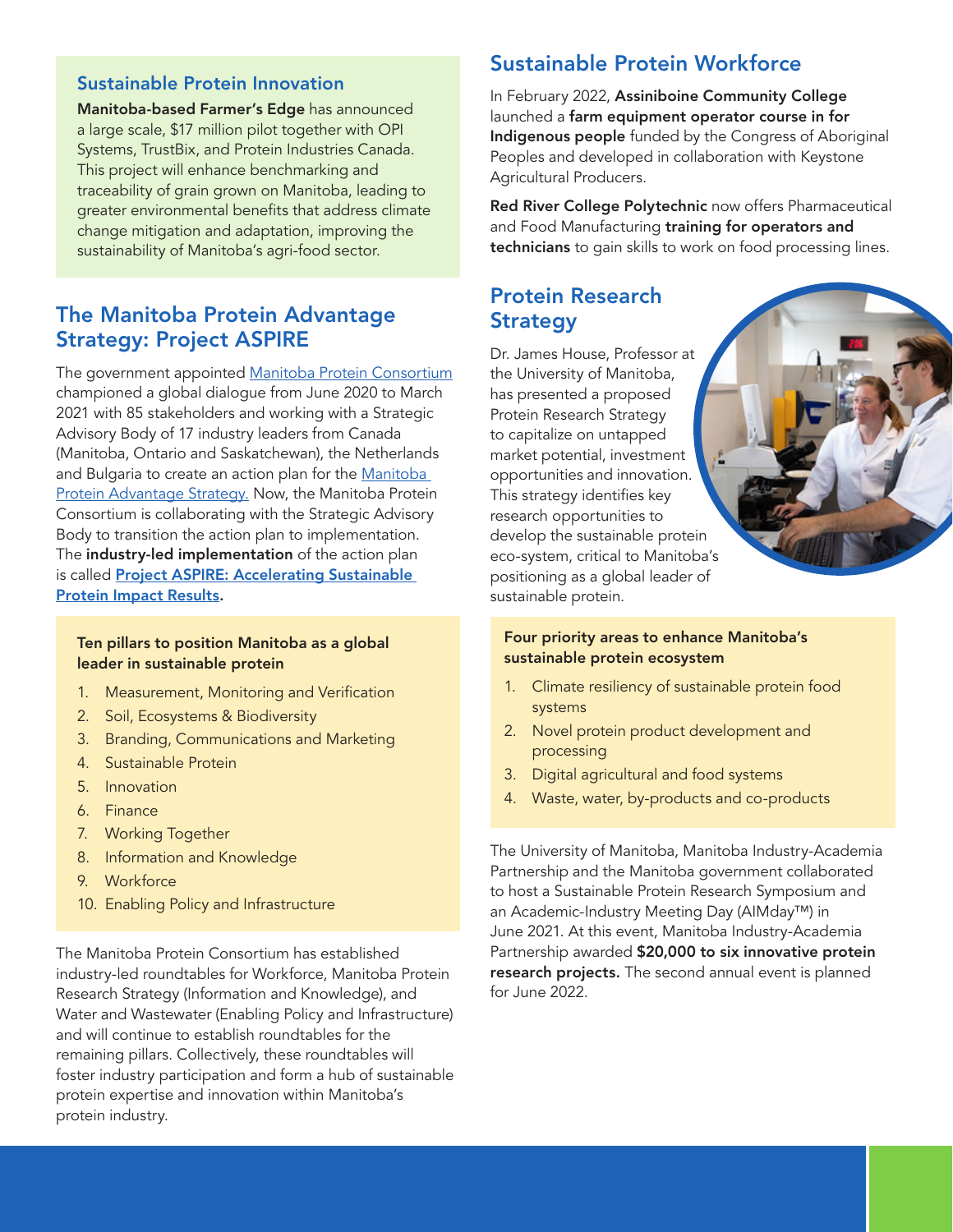# New Investments in Protein Research and Innovation

Through the Ag Action Manitoba Program, (Canadian Agricultural Partnership) Topigs Norsvin Canada received \$2.2 million to improve the precision feeding of sows and promote higher animal welfare standards that lead to better resource efficiency and reduced environmental footprint for producers.

In October 2021, the Manitoba government announced a \$1.5M joint investment with the Government of Canada, supporting Manitoba Egg Farmers to establish a stateof-the-art Egg Layer Research and Public Engagement Facility at the University of Manitoba's Glenlea Research Station.

Manitoba committed to allocate 33 per cent of its Research and Innovation funding to support protein innovation. Since 2019, the province has invested almost \$6 million through Ag Action Manitoba (58 percent of the Research and Innovation program funding) to support research in protein on topics ranging from protein extraction to livestock and crops. In fact, Manitoba has invested \$520,000 in plant protein and \$180,000 in soil health research in the first month of 2022.

Protein Industries Canada has invested over \$51 million in Manitoba's plant protein industry. This investment is directed towards developing plant-based beef and pork alternatives, and plant-based beverages. Manitoba organizations participating in various projects include Merit Functional Foods, TWC Nutrition, Enterprise Machine Intelligence and Learning Initiative, and others.

In 2021, Prairie Agricultural Machinery Institute managed over 150 research and development projects valued at \$2.5 million, including equipment modifications for crop and livestock management to improve efficiency, environmental impact and remote sensing technology.



# A Collaborative Protein Research Ecosystem

The Prairie Research Kitchen's Technology Access Centre supports businesses through research and development, technical services and training. In 2021, the Prairie Research Kitchen collaborated with:

- the Food Development Centre, the University of Manitoba, and Manitoba Pulse and Soybean Growers on innovative applications for plant proteins in pulses, soybeans and hemp
- Pulse Canada to increase the use of Canadian-grown dried beans in food service dishes

Assiniboine Community College received \$83,700 through Ag Action Manitoba for a two-year project to develop a Weather Based Fungicide Application Decision Support Tool in collaboration with Manitoba Pulse and Soybean Growers to manage white mould in dry beans. The college has also collaborated with:

- Manitoba Pulse and Soybean Growers and Brandon University to develop improved diagnostic tools for soybean pathogens
- Canadian Forage and Grassland Association and McGill University on a project examining the development of an Al driven decision support tool for alfalfa's winter survival and persistency, funded through the Canadian Agricultural Strategic Priorities Program

Manitoba Beef Producers in partnership with **Manitoba** Habitat Heritage Corporation collaborated on a project 'The Grassland Enhancement Program' to support nature-based approaches to climate change. Twenty agreements, with \$247,998 of landowner incentive payments have been



signed in the first year. These actions will enhance over 8,700 acres of grasslands in Manitoba's Mixed Grass Prairie to support sustainable cattle operations with a focus on the co-benefits from multispecies biodiversity.

Maple Leaf Foods has partnered with Nutrien Ltd. to engage crop farmers within its Manitoba supply chain to improve carbon performance through nitrogen management and conservation tillage practices to generate carbon assets at the farm level.